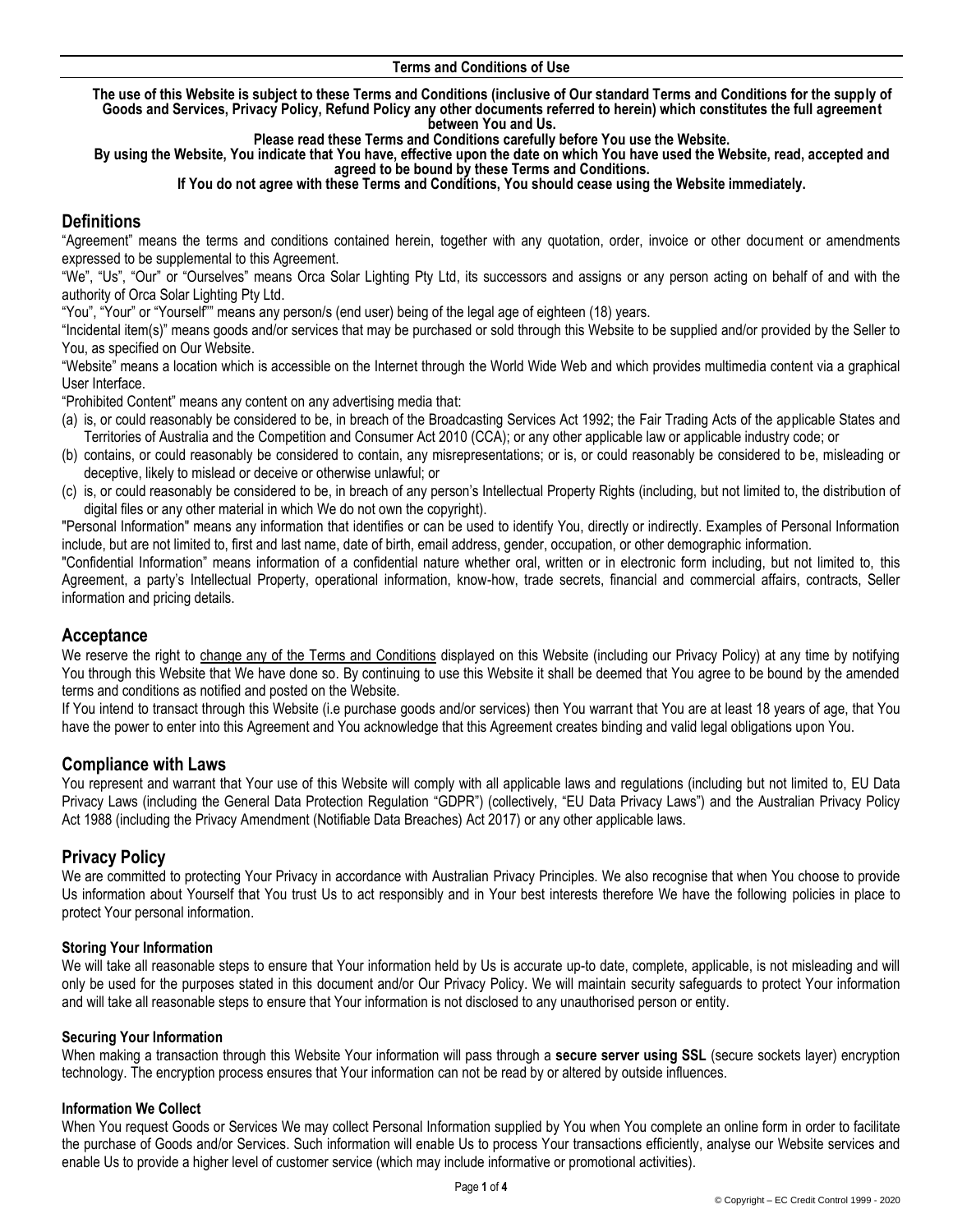We may also collect the following information/tracking data for statistical purposes and to help Us understand how to make Our Website more available and user friendly for You and to measure the success of any advertising activities We may under take:

- (a) Your IP address.
- (b) The date and time of Your visits to Our Website.
- (c) Your clicks and activity on this Website.
- (d) The referring Website if any through which You clicked through to this Website.
- (e) Technical information on Your browser, device and operating systems.

### **Information We Release**

We will only release information about You as authorised by Yourself, required by law or where required in order for Us to provide Goods or Services to Yourself e.g to third party suppliers, or delivery companies. Where supplied to such third parties the information provided will only be sufficient for the third party to perform their services and may not be used by them for any other purpose.

We will not release Your information for any purpose which You could reasonably expect us not to release the information.

Except as detailed above We do not share, give, sell, rent, or lease information to third parties and Your Personal Information will only be disclosed to those employees within Our organisation who have a need to know in order to ensure You are provided with information about Our products and Services or to request Goods and Services through this Website.

Under the Privacy Act legislation You can ask to see any information We may hold about You and You also have the right to have any inaccuracies in the same corrected by Us. We will comply with any such requests to the extent required by the Privacy Act legislation within fourteen (14) days of the receipt of Your request. We may ask you to verify your identity in order to help us respond efficiently to your request.

# **Other Data Protection Rights**

You may have the following data protection rights:

- (a) To access, correct, update or request deletion of Personal Information. We will take all reasonable steps to ensure that the data We collect is reliable for its intended use, accurate, complete and up to date.
- (b) In addition, individuals who are residents of the European Economic Area "EEA" can object to processing of their Personal Information, ask to restrict processing of their Personal Information or request portability of their Personal Information. You can exercise these rights by contacting Us using the contact details provided in the "Questions and Concerns" section below.
- (c) Similarly, if Personal Information is collected or processed on the basis of consent, the data subject can withdraw their consent at any time. Withdrawing Your consent will not affect the lawfulness of any processing We conducted prior to Your withdrawal, nor will it affect processing of Your Personal Information conducted in reliance on lawful processing grounds other than consent.
- (d) The right to complain to a data protection authority about the collection and use of Personal Information. For more information, please contact your local data protection authority. Contact details for data protection authorities in the EEA are available at http://ec.europa.eu/justice/article-29/structure/data-protection-authorities/index\_en.htm.

# **Questions & Concerns**

**\_\_\_\_\_\_\_\_\_\_\_\_\_\_\_\_\_\_\_\_\_\_**

If You have any questions or comments, or if You have a concern about the way in which We have handled any privacy matter, please use Our [contact form](https://mailchimp.com/contact/) via this Website to send Us a message. You may also contact Us by postal mail or email at:

## **For EEA Residents:**

For the purposes of EU data protection legislation, **Our Data Protection Officer** can be contacted at: info@orcasolarlighting.com.au **For Non-EEA Residents:**

**Attention: Privacy Officer info@orcasolarlighting.com.au Postal Address:** PO Box 4016, Ashmore Plaza QLD 4214

# **Cookies**

We and Our partners may use various technologies to collect and store information when You use this Website, and this may include using cookies and similar tracking technologies, such as pixels and web beacons. These web beacons track certain behavior such as whether the email sent through the Website was delivered and opened and whether links within the email were clicked. They also allow Us to collect information such as the recipient's:

- IP address, browser, email client type and other similar details;
- Tracking of Website usage and traffic;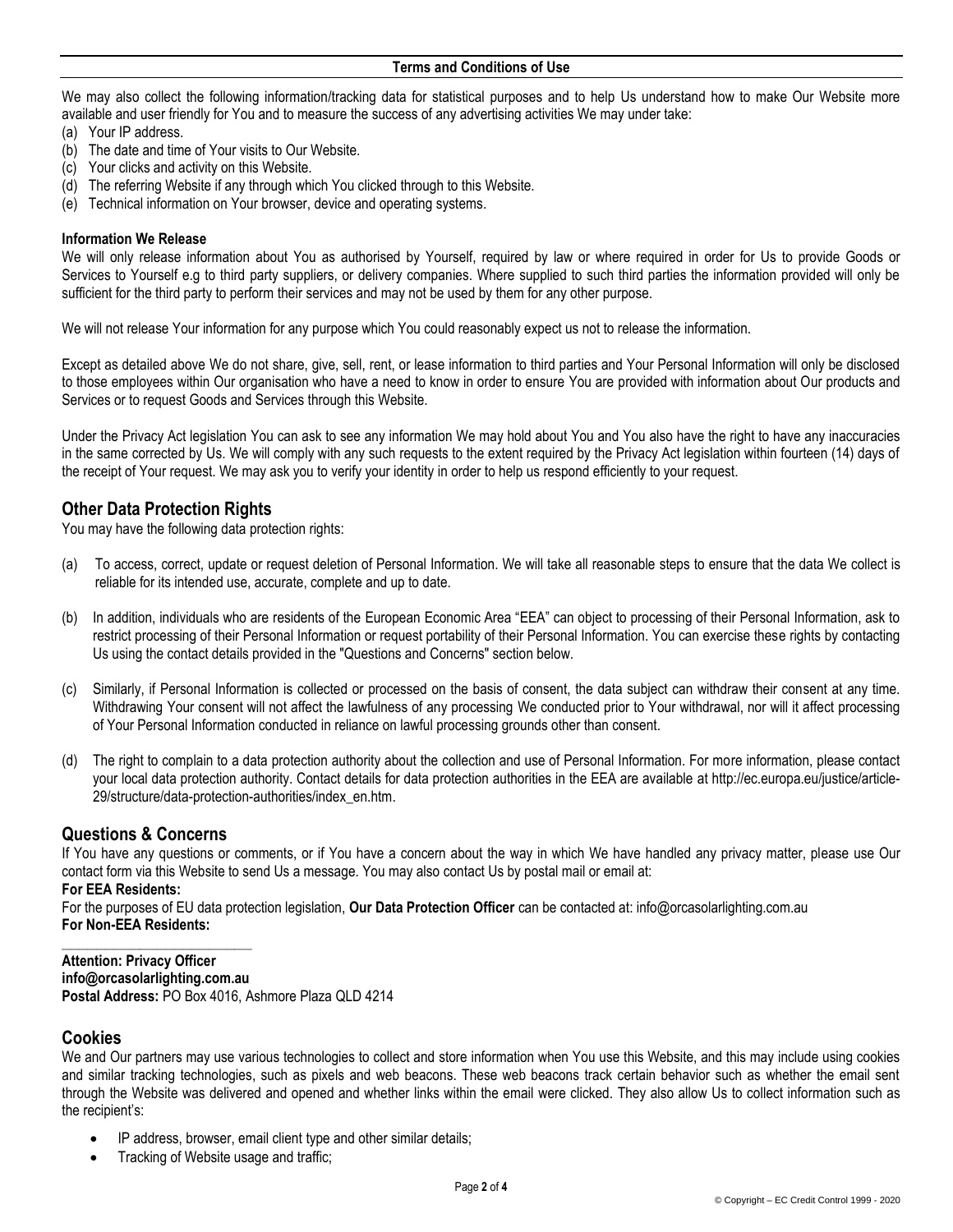• Reports are available to Us when We send an email to You, so We may collect and review that information.

These cookies **do not read Your hard drive** but may be stored on Your hard drive to enable Our Website to recognise You when You return to the same.

# **Mailing Lists**

If at any time You are on a mailing list of Ours then You may request to be removed from the same and We will comply with Your request if there is no unsubscribe button provided then please contact Us with Your request using the "Contact Us" section of this Website.

# **Returns, Damaged or Defective Goods**

Our policy in relation to Returns, Damaged or Defective Goods shall be as specified in Our standard Terms and Conditions for the supply of Goods and Services. We shall not accept returns for change of mind or if You make a wrong decision unless due to our negligence or incorrect information supplied by Ourselves.

# **Copyright and Trademarks**

The contents of this Website are at all times the copyright or trademark property of either Ourselves, Our suppliers or linked third parties and You may not distribute, reproduce, display, publish any trademark or other content of this Website for any purpose whatsoever without the prior written approval of Us, Our suppliers or linked third parties (each as applicable). Furthermore You agree to indemnify Us against any claims, costs, damages or losses incurred by Us should You fail to comply with this clause.

## **Advertisers and Linked Sites**

The display on Our Website of any advertiser or the provision of a link to third party Websites does not constitute Our endorsement of either the advertiser or third party provider or any of their Website content or business practices. As We do not have any control of the content of any third party Websites, access to such Websites is at Your sole risk and We recommend that You thoroughly review the terms and conditions of use and the Privacy policies of any third party Website immediately once You access such a Website.

We shall accept no liability in regards to any dealings, promotions or activities between Yourself and advertisers or third party providers.

## **Specifications and Information**

Specifications and information provided on this Website are given in good faith based on Our knowledge, experience, or information provided to Us by manufacturers and/or suppliers, or derived from sources believed to be accurate at the time the information is received by Us, therefore it is recommended if You have any concerns as to the suitability of Goods or Services provided through this Website in respect of the use of the Goods or Services or their suitability for a particular use that You contact Us or seek external professional opinion.

You acknowledge and accept that colours of items displayed on the Website may not reflect the true and actual colour of such items as this may be affected by external influences such as the quality of images supplied to Us for use, or the quality, age or settings on Your monitor. If colour is a major factor in Your decision making We recommend You contact Us before purchase.

# **On-Line Ordering**

Display on this Website does not guarantee the availability of any particular Good(s) therefore all orders placed through this Website shall be subject to confirmation of acceptance by Us. Orders for Services shall be subject to confirmation of suitable timeframes between You and Ourselves for provision of the Services.

# **Continuous Service**

Due to the inherent nature of Websites We cannot guarantee uninterrupted or continuous availability of this Website and You accept that the Website may also be unavailable from time to time for maintenance or scheduled upgrades. Where able We shall give You advanced warning of the same. We shall accept no liability in relation to Website downtime whether scheduled or otherwise.

# **Termination of Use**

These terms and Your access to Our Website may be terminated by Us (at Our sole discretion) at any time without notice or any requirement to give You a reason why. In the event of termination under this clause We shall have no liability to You whatsoever (including for any consequential or direct loss You may suffer).

### **Jurisdiction**

This Website (excluding any linked third party sites) is controlled by Us from Our principal business premises in Australia. Our servers are located in Brooklyn Park, South Australia 5032, so Your information may be transferred to, stored, or processed in Brooklyn Park, South Australia 5032. It can be accessed from countries around the world to the extent permitted by the Website. As each country has laws that may differ from Australia, by accessing this Website, You agree that the laws and statutes of Australia shall apply to any dealings, actions or claims arising out of, or in relation to, this Agreement, or Your use of this Website, irrespective of any conflict with any laws and statutes applicable to Your country of domicile.